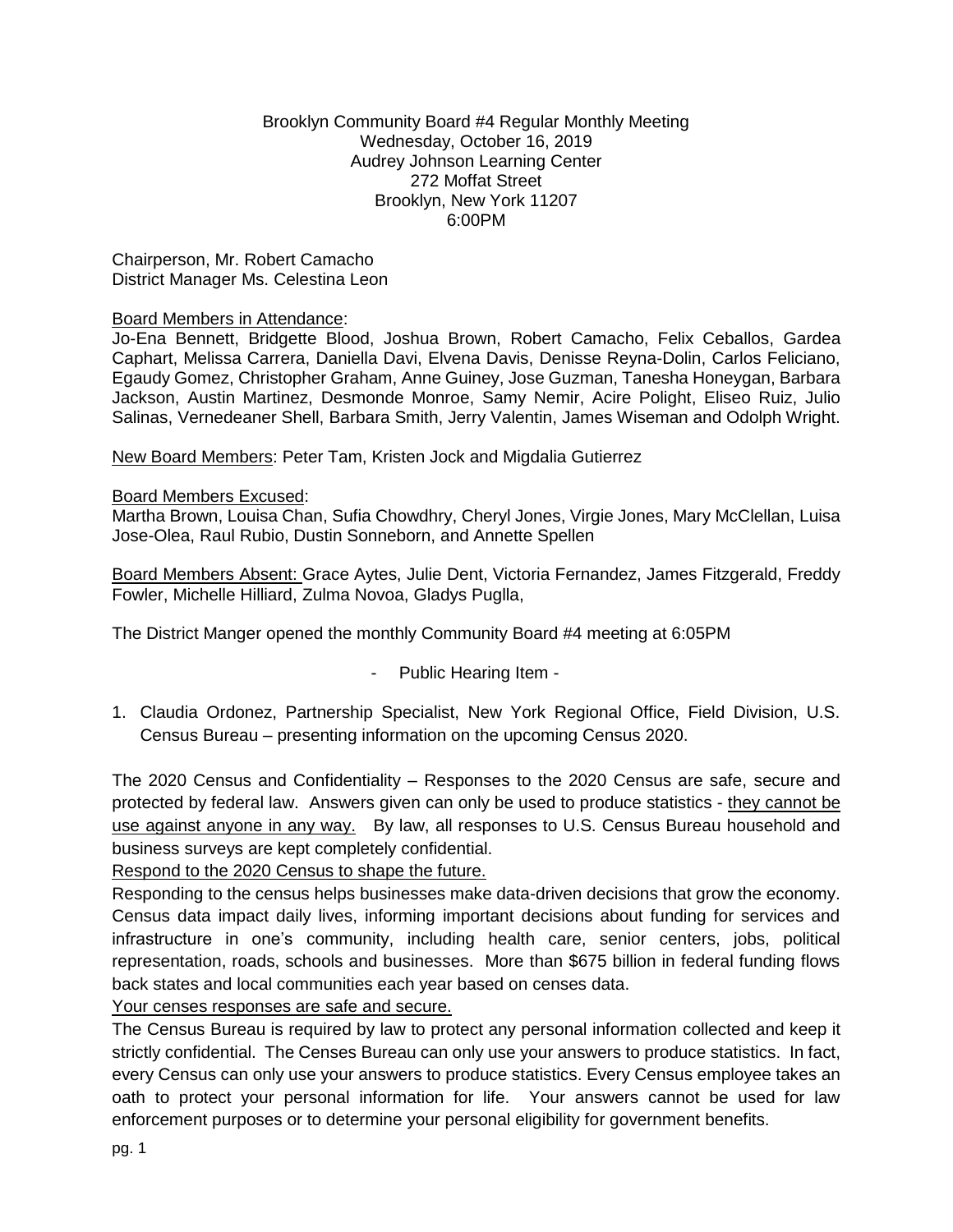By law, your responses cannot be used against you.

By law, your census responses cannot be used against you by any government agency or court in any way – not by the Federal Bureau of Investigation (FBI), not by the Central Intelligence Agency (CIA), not by the Department of Homeland Security (DHS), and not by the U.S. Immigration and Customs Enforcement (ICE). The law requires the Census Bureau to keep your information confidential and use your responses only to produce statistics.

The law is clear – no personal information can be shared. Under Title 13 of the U.S. Code, the Census Bureau cannot release any identifiable information about individuals, households, or businesses even to law enforcement agencies.

To support historical research, Title 44 of the U.S. Code allows the National Archives and Records Administration to release census records only after 72 years.

All Census Bureau staff take a lifetime oath to protect your personal information, and any violation comes with a penalty of up to \$250,000 and/or up to 5 years in prison.

There are no exceptions.

The Census Bureau will not share an individual's responses with immigration enforcement agencies, law enforcement agencies, or allow that information to be used to determine eligibility for government benefits.

You can respond securely online, by mail or by phone. You will have the option. Households that do not want to respond that way will be contacted by a census taker to collect the information in person. Regardless on how you respond one's personal information is protected by law.

Online information is safe from hacking and other cyberthreats.

The Census Bureau takes strong precautions to keep online responses secure. All data submitted online are encrypted to protect personal privacy, and cybersecurity program meets the highest and most recent standards for protecting personal information. Once the data is received, they are on longer online. From the moment the Census Bureau collects responses, their focus and legal obligation is to keep that information safe.

To learn more about the Census Bureau's data protection and privacy program fill free to go to: [www.census.gov/privacy](http://www.census.gov/privacy)

50,000 workers will be hired, both full-time and part-time.

2. Former and Present members of the 83<sup>rd</sup> Precinct – requesting support for a Street Co-naming Request on Menahan Street & Knickerbocker Avenue aka Detective Joseph Taylor Way.

Detective Joseph Taylor was killed in the line of duty. Joe was probably the finest officer in his 24-year career in the police department. He was the epitome of what a good police officer should be.

On that faithful day Joe was training a rookie that had been laid off and then brought back to the police department.

That year we had lost 6,000 police officers. Joe was always there. You couldn't miss his smile, every time you saw him, he was smiling, he was happy, always ready to help. He was the epitome of what a police officer should be.

On that day we turned out only 4 cars instead of the normal 10 days per day.

Joe and his partner who was a rookie was sent out. I could talk to you about Joe until I am blue in the face. He was just a terrific guy. He was an individual that you would come across once in a life time. He believed in taking care of the public and in helping people. He was the kind of police officer that you would want in your area.

pg. 2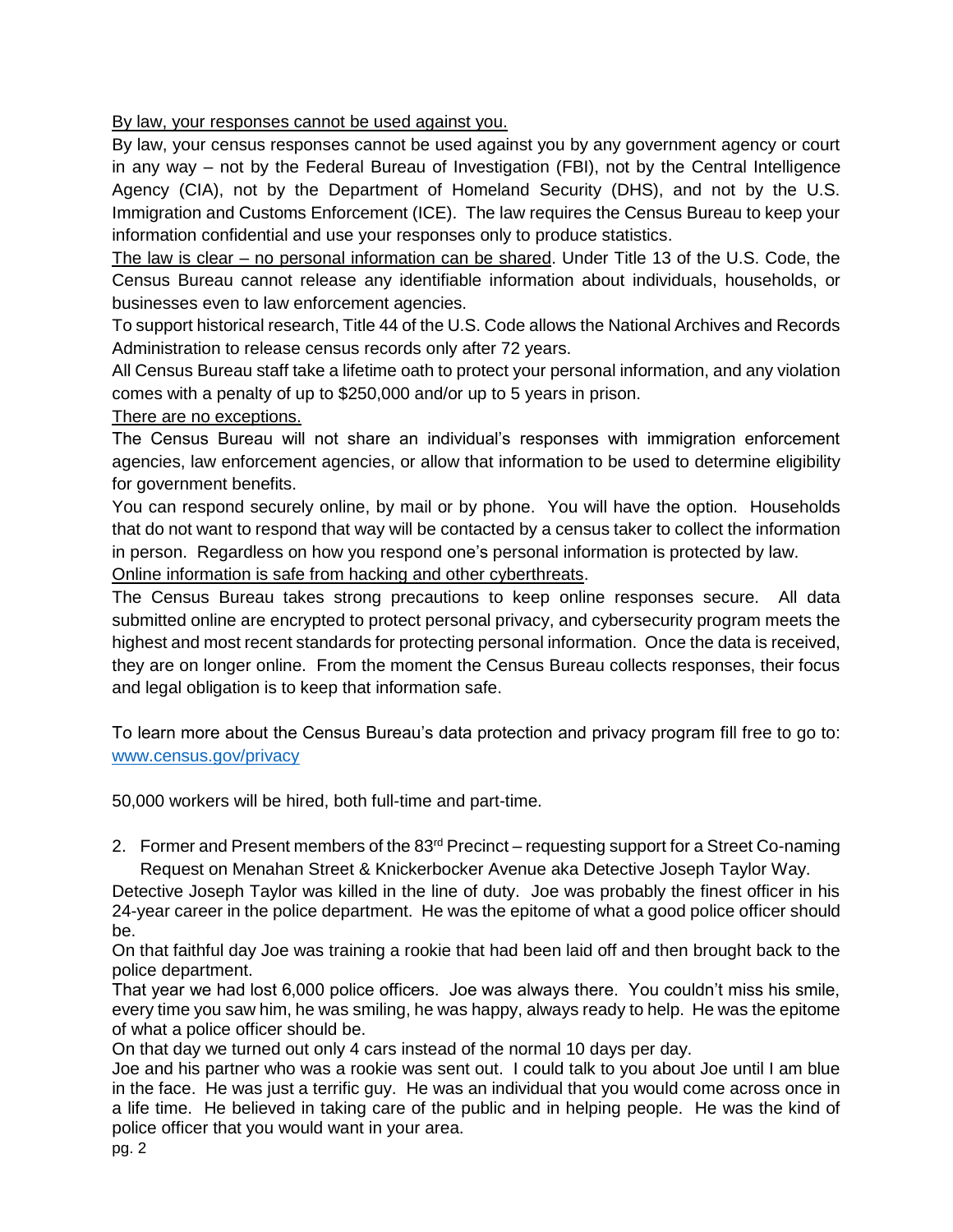Joe and his partner went up in the building. Only one car could go because we only had 4 cars working. That is how bad the situation was. We didn't stop. We didn't have lunch even though we were entitled to it. The day that they laid off the police officers I reported for my first tour of duty at the 83<sup>rd</sup>. The day that we went out central was holding 123 jobs, that was 123 people waiting for the police, it was just too much.

Joe was the kind of person that went beyond. He was the best.

On the day he was killed he and his partner went up to the  $3<sup>rd</sup>$  floor. There was no problem there. He could have then gone to the next situation / call, but not Joe, he said let's check the  $2^{nd}$  floor. It was then that when he knocked on the door he was shot in the chest. He was dead before he hit the floor. It was horrible. The person that shot Joe is out today walking around freely. He did 25 years and he is walking around in this city today.

Joe was very special to us, since his death we have gone to the  $83<sup>rd</sup>$  Precinct every single year to remember Joe.

I have worked at 11 different commands in my lifetime and I have never worked at a precinct were police officers were remembered every single year, but we do that at the 83. That is because of WHO Joe was, because of WHAT Joe was.

Folks, you have lost one of the greatest cops this city has ever known.

I hope that you will see your way clear in showing your appreciation for what Joe did by allowing us to put up the street sign with his name, in his honor. This is all we are asking for. To recognize what Joe did while he was alive.

Thank you all for allowing us to speak.

District Manager, Ms. Celestina Leon: Thank you for sharing this heartfelt information with us. Chairperson, Mr. Robert Camacho: I have been in Bushwick for 59 years and this is the first time that I have heard about this.

Hopefully this board will find it deep in their hearts that when they walk on Knickerbocker and Manahan, they will see that Bushwick has history.

Ms. Elvena Davis: I have been to many inspectors, friends' funerals and it is heartbreaking when they must beg for honor, for someone who has given up their life. I would hope that if I was on patrol and sacrificed my life, that the community in which I served would do the same for me. Some people think that being a police officer is an easy job, but it is not. We put in a lot of time, effort, and sacrifice from our families. A lot of times I couldn't be with my family because I was out on pratol. This officer paid the ultimate price for Bushwick and hopefully we can do something in return.

Another Detective spoke: We just heard a little about Joe. Joe had a family. He had a little girl that grew up without her father. His daughter went to California and became a successful attorney. She has gotten so much support from the community, police department and from people she didn't even know.

When she heard about this sign possible coming out for us, she was very happy and appreciative. I want to thank everyone who is going to make this decision and I what to thank you from the bottom of my heart. God bless!

The District Manager, Ms. Leon closed the public hearing item portion of the meeting and thanked everyone for being present.

The District Manager, Ms. Celestina Leon called the first roll call: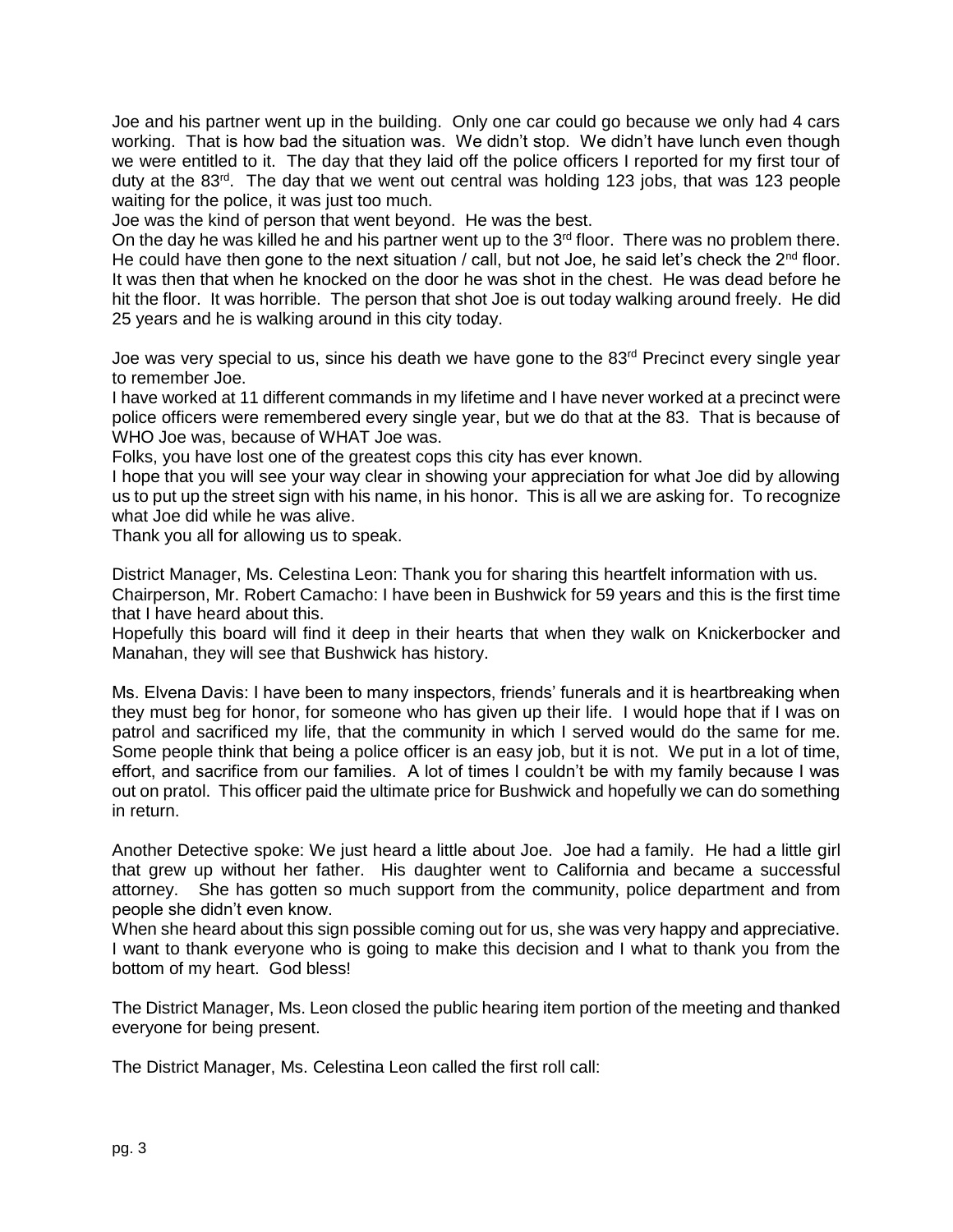**First Roll Call:**  $-28$  members present this does constitute a quorum.

The acceptance of the agenda was made by Ms. Elvena Davis and second by Ms. Barbara Jackson. All board members present were in favor. Motion moved.

The acceptance of last month's minutes was made by Mr. Joshua Brown and second by Mr. Jerry Valentin. All members present were in favor. Motion moved.

#### **Chairperson's Report:**

Welcome to the October 16, 2019 meeting. Mr. Camacho attended several meetings since the last full board meeting.

September 19 – Met with RAD, 6pm, tenate association meeting:

September 23 – Borough Budget Consultation, met with all city agencies

 Town Hall Meeting, 1139 Bushwick Avenue, regarding public safety, prostitution on Madison Avenue (male prostitution), Linden & Broadway, complaints about fighting.

He along with the DM met with the big bosses and Mr. Camacho thanked all the elected officials that also attended, such as Councilmember Rafael Espinal, Assemblywoman Maritza Davila, and Congresswoman Nydia Velazquez and others.

September 25 – IS 291 Immigration cleaning

At 4pm went to Buena Vida

Went to a meeting in Manhattan to make sure that people who live in Bushwick can continue to live in Bushwick.

October 2 - EXE meeting

ACT Meeting

And many more meetings. For a list please contact the District Manager at [BK04@cb.nyc.gov](mailto:BK04@cb.nyc.gov) Double parking is illegal. You can get a ticket for double parking. He encouraged all to speak to their elected officials about it.

# **Election for Executive Board Officers Vacancies Results:**

Recording Secretary: Ms. Acrie Polight Treasurer: Mr. Gardea Caphart The Elected Officials and / or their representatives that was present at the meeting.

- 1) Marcus Harris, Representing Brooklyn Borough President Eric Adams, 209 Joralemon Street, Brooklyn, NY 11201, 718-802-3900
- 2) Taeka Haraguchi, Representing NYC Comptroller Scott Stringer, 1 Centre Street, New York, NY 10007, 212-669-7415
- 3) Lorenzo Brea & Berenice Perez, Representing Councilmember Rafael Espinal, 37<sup>th</sup> Council District, 1945 Broadway, Brooklyn, NY 11207, 718-642-8664
- 4) Fatima Elmansy, Representing Councilmember Antonio Reynoso, 34<sup>th</sup> Council District, 244 Union Avenue, Brooklyn, NY 11211
- 5) Karen Cherry Representing 54th Assembly District, Assembly Member Erik Martin Dilan, 718-386- 4576, 366 Cornelia Street Brooklyn, NY 11237
- 6) Julio Salazar, Representing Congressmember Nydia Velazquez, 266 Broadway, Brooklyn, NY 11211, 718-599-3658
- 7) Ramon Pebenito, Representing Senator Julia Salazar,1068 Broadway, Brooklyn, NY 11221
- 8) Darma V. Diaz, District Leader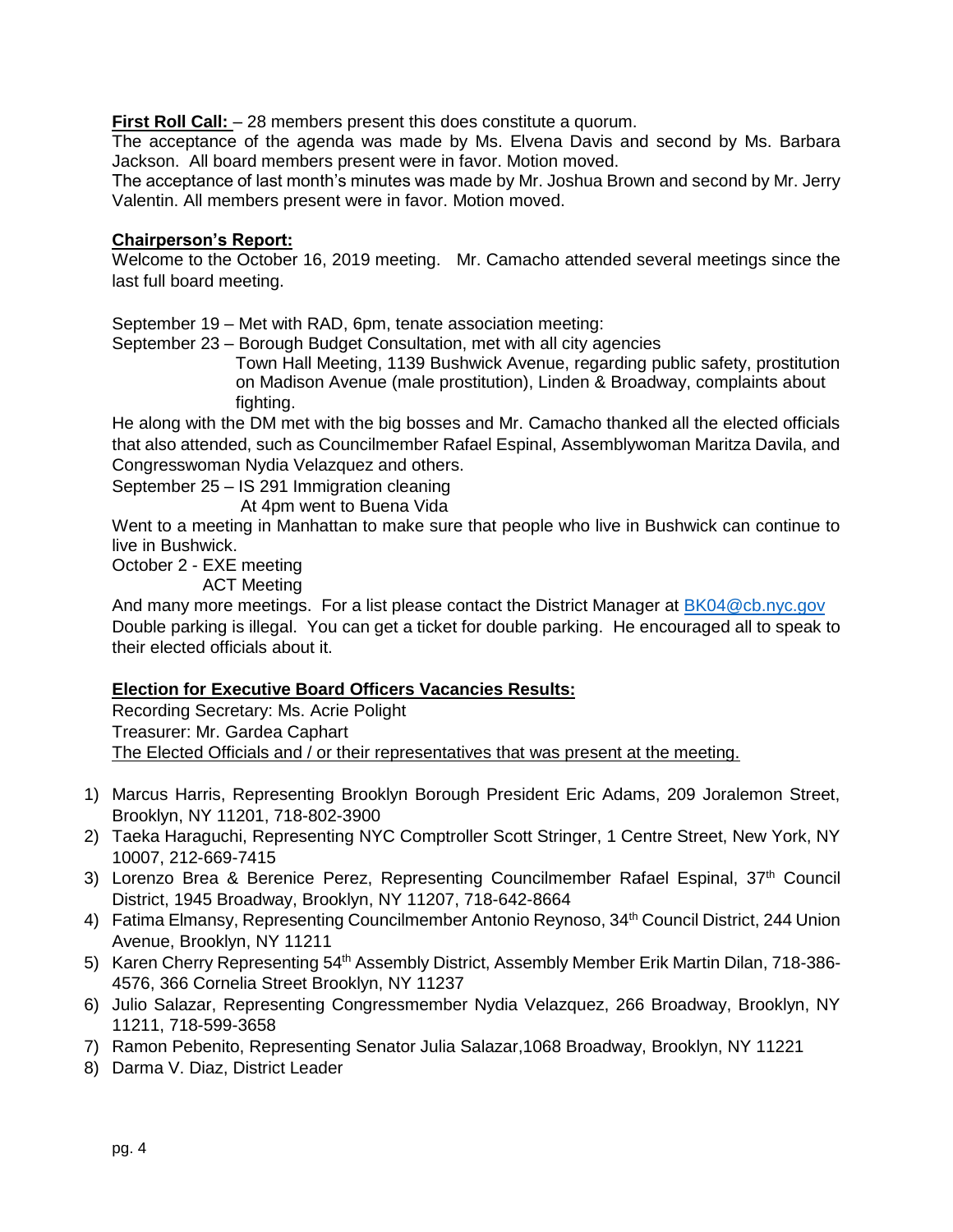Federal, State or City Agencies

- 1) PO Oscar Lopez, CAU, 83rd Precinct, 480 Knickerbocker Avenue, Brooklyn, NY 11221, 718-574- 1697
- 2) Maggie Mangual, Mental Health Clinic, Wyckoff Heights Hospital, 2374 Stockholm Street, Brooklyn, NY 11237
- 3) Boniface WeWe, Brooklyn Public Library Irving Branch, 360 Irving Avenue, Brooklyn, NY 718- 628-8378
- 4) Kurt Barnes, President of Cooper Street Community Association, Brooklyn, NY 11207, 917-676- 4055

# **83rd Precinct**

Sergeant Serrano: The Deputy Inspector Daniel A. Dooley is in training. No real issues in Bushwick. There was a spike in grand larceny due to persons leaving vehicles with packages in them.

Graffiti Cleanup

Encourage everyone to reached out to their NCOs.

Board members expressed issues with:

Domestic assault, graffiti, gangs, narcotics, Hope Park having gangs in the park, etc.

#### **District Manager's Report**:

The District Manager, Ms. Celestina Leon thanked all in attendance.

October is also Domestic Violence Awareness Month. Domestic violence occurs in every part of our city; among people of all races, cultures, religions, and income levels. It can happen to someone regardless of age, gender, or sexual orientation.

Thursday, October 24th is the 6th annual NYC Go Purple Day. In partnership with the City Council, the Mayor's Office to End Domestic and Gender-Based Violence (ENDGBV) will be raising awareness and conducting outreach around the City. Participate in NYC Go Purple Day by wearing purple and using the hashtag #NYCGoPurple on social media.

Below are meetings and events that she attended within the past month.

Monday, September 23, 2019 - Day 2 of Budget Consultations for Fiscal Year 2021 – agencies in attendance included HRA, DHS, ACS/DYCD, DOHMH, and DOE/SCA

Council Member Antonio Reynoso's Public Safety Town Hall Wednesday, September 25, 2019 Buena Vida Health and Wellness Coalition Meeting

Thursday, September 26, 2019 - Racial Impact Study Legislation Meeting at ANHD's headquarters

Attended the (PLC) Permits and Licenses Committee Meeting

Saturday, September 28, 2019 - Rudd Playground Event

Tuesday, October 1, 2019 - Meeting with Chief Maddrey at Patrol Borough Brooklyn North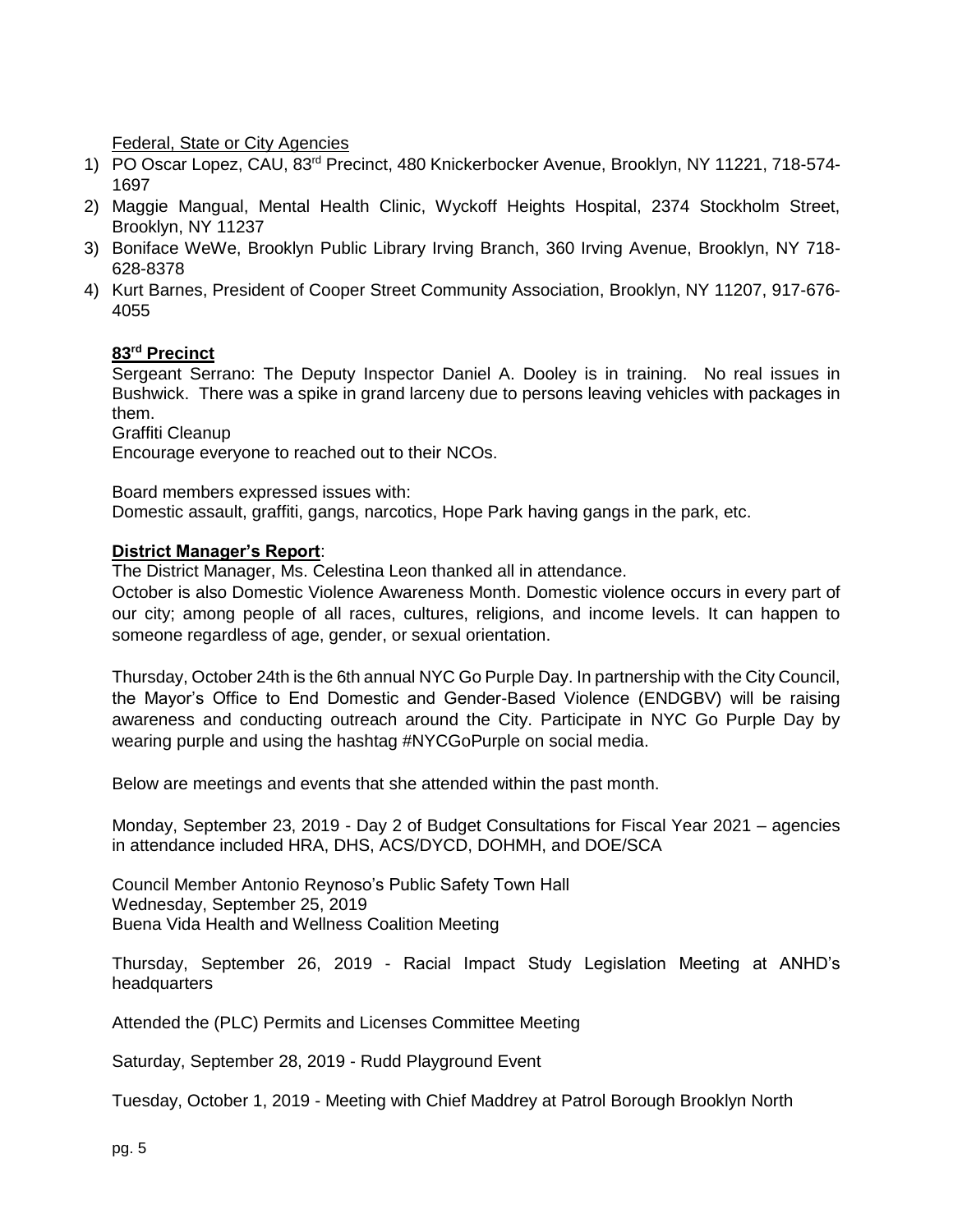Wednesday, October 2, 2019 - Day 3 of Budget Consultations for Fiscal Year 2021 – agencies in attendance include DOB, HPD, NYPD, EDC/SBS, NYCHA, and DFTA

October 2 – Attended the (ACT) Arts, Culture, and Technology Committee Meeting

Thursday, October 3, 2019 - Meeting with the RAD development team

Meeting with Ramon Pebenito from Senator Julia Salazar's Office

Friday, October 4, 2019 - Meeting with Robert Santos, Director of Operations, at RiseBoro

Monday, October 7, 2019 - Call with Angelo Demarco and team from Salesforce

Tuesday, October 8, 2019 - Call with Lloyd Lesperance, Chief of Staff, for Council Member Rafael Espinal

(CPSR) Civic, Public Safety, and Religious Committee Meeting – also attended by Sharon Fludd, CB4 Staff

(HHSV) Health, Human Service, Senior Citizens, Veterans Committee – attended by Sharon Fludd, CB4 Staff

Wednesday, October 9, 2019 - District Service Cabinet Meeting

Viewing of the grandmother of Mr. Camacho's wife, who was 103 years old

Thursday, October 10, 2019 - Meeting with Melissa Carrera, Permits and Licenses Committee Chairperson and the CB4 FY21 Budget Meeting

Friday, October 11, 2019 - Interview with Kyla Milberger and Madeline Gunderson, NYU Grad **Students** 

Meeting with Jaz Colon from Arts in Bushwick and Educated Little Monsters

Tuesday, October 15, 2019 - Bushwick Community Partnership Program Meeting at the Hope Gardens Community Center (422 Central Ave)

#### **Committee Reports:**

**Arts Cultural Technology Committee, (ACT)** – Committee Chairperson, Ms. Zulma Novoa Meeting: Wednesday, October 2, 2019, 7:00PM, 1420 Bushwick Avenue, Suite 370, Brooklyn, NY 11207-1422

Committee Members in attendance: Zulma Novoa, Jo-Ena Bennett, Brigette Blood, and Dustin Sonneborn

Others in attendance: Robert Camacho – CB4 Chairperson, Celestina Leon – CB4 District Manager

Excused: Victoria Fernandez

#### Old Business

The District Manager, Ms. Celestina Leon provided an overview of the recent committee name change to include technology. She referenced tech apps such as Citizen and localize.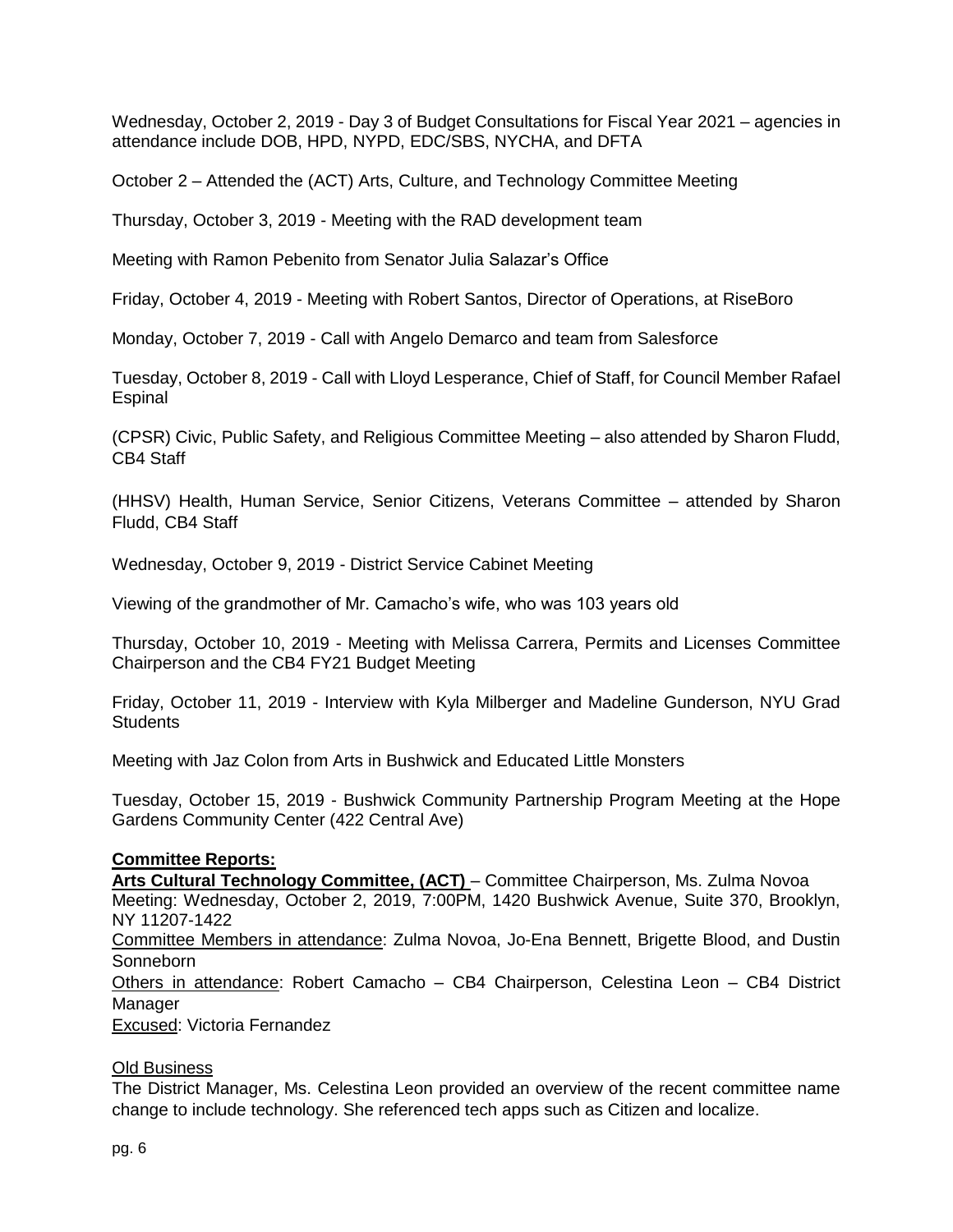Ms. Z. Novoa spoke about some of the events that took place during the summer.

• Nude event at the Maria Hernandez Park

The members spoke about how they hope this will not be an issue in the future. For the full ACT report please contact the Community Board at 718628-8400

1) Planning Discussion for the 2019-2020 Meeting Year Connect with the artists, galleries, the larger arts community, etc. – Visit galleries

Establish a local directory Create a one pager – Draft a mission statement

Plan the second ACT mixer – time capsule theme (Save the Date: May 2020) Add an open house component Include a drum circle component

Draft an ACT newsletter Incorporate Storytelling

Explore the feasibility of establishing an Arts and Culture Center

#### Committee Announcements

The DM reminded everyone that the October full board meeting will be held at the Audrey Johnson Learning Center located at 272 Moffat Street.

Motion to adjourn was made by D. Sonneborn and second by J. Bennett. All in favor. None opposed, no abstentions. Meeting adjourned: 7:52pm

**Civic/Public Safety/Religious Committee (CPSR),** Committee Chairperson Ms. Barbara Smith Tuesday, October 8, 2019, 1420 Bushwick Avenue, Suite 370, Brooklyn, NY 11207-1422 Board Members in Attendance: Ms. Barbara Smith, CPSR Committee Chairperson; Ms. Gladys Puglla and Ms. Vernedeaner Shell

Others in Attendance: Robert Camacho, Community Board 4 Chairperson; Celestina Leon, CB4 District Manager; Sharon Fludd, CB4 Principle Administrative Associate; Zulma Novoa, DOMHH; Michael Geddes, 83<sup>rd</sup> Precinct Retired Detective; Gus Sanders, Retired Police Officer 83<sup>rd</sup> Precinct; Jerry Valentin, CB4 Member; and Carmen Delvalle, PAA, 83rd Pct. Community Affairs Unit

Members Excused: Ms. Victoria Fernandez

Board Member not in Attendance: Virgie Jones, Rev. Grace Aytes, and Elvena Davis

Meeting was called to order by the CPSR Chairperson, Ms. Barbara Smith at 6:05PM

Items Discussed:

1) Street Co-naming Request on Menahan Street and Knickerbocker Avenue to be named Detective Joseph Taylor Way to commemorate Detective Joseph Taylor, Jr. – Retired and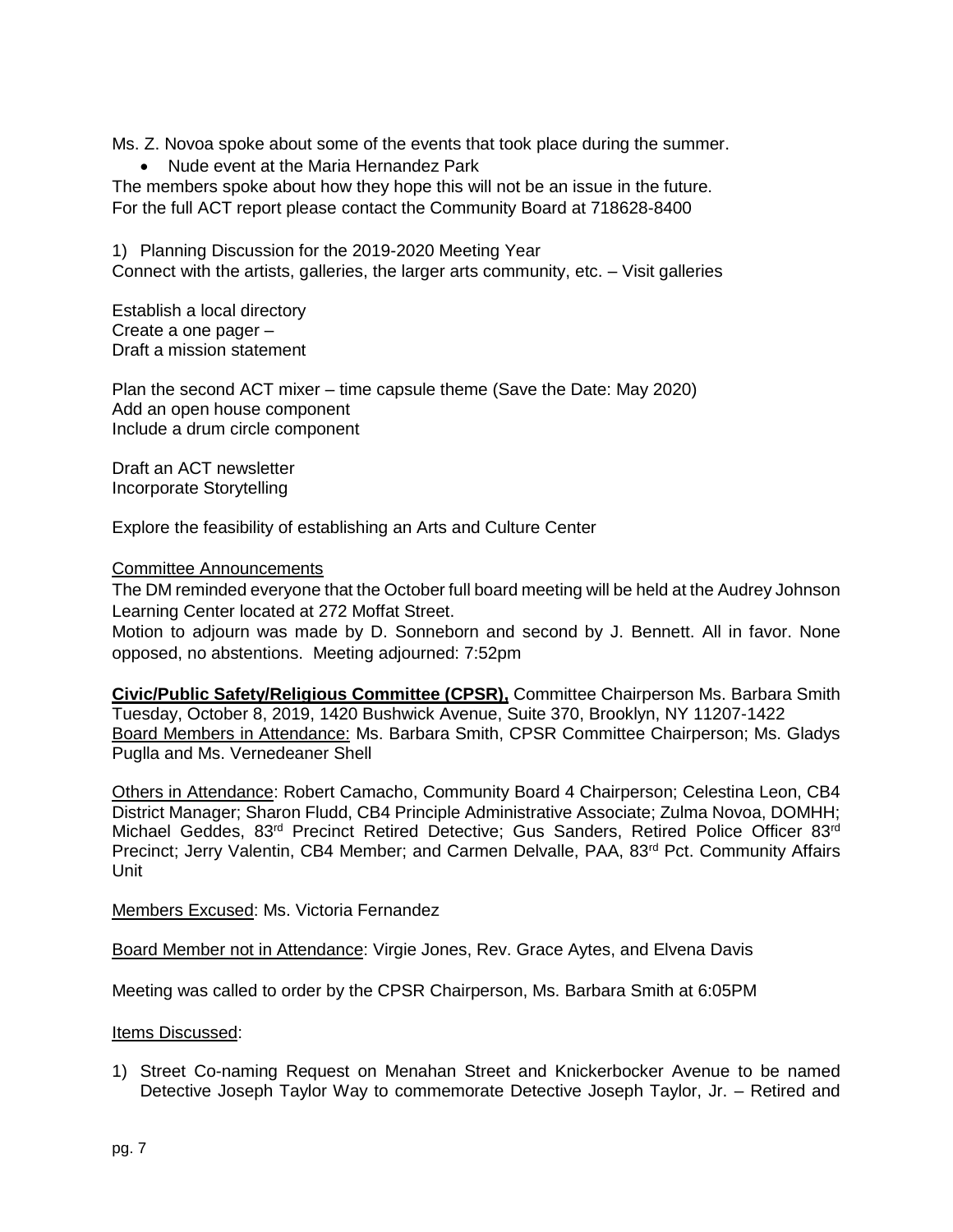present members of the 83<sup>rd</sup> Precinct are requesting the committee and board's support for this street co-naming request.

The board received a letter requesting the co-naming from the Detectives' Endowment Association, Inc. The letter is dated September 9, 2019.

On August 29, 1977 Detective Joseph Taylor was shot and killed when responding to a 9-1-1 call about a man who was robbing a residence at 14 Linden Street in Bushwick Brooklyn. Taylor and his partner knocked on the apartment door yelling "Police, open up!" when the door swung open the assailant opened fire at point blank range with a shotgun. Taylor was hit in the chest. His partner and back up officers valiantly tried to save Det. Taylor's life, but shortly later he was pronounced dead at Wyckoff Hospital. Taylor was 34 years old and left a wife, Dolores and a 7 year of daughter, Octavia.

Det. Taylor was a helpful, sensitive man who never hurt anyone. He remained dignified and stable despite his daily contact with depravity and chaos. He was genuinely liked and respected by everyone in his command. He was a true gentleman with a sincerity and warmth that made it a pleasure to work with him.

Every year for the past 39 years friends and colleagues of Det. Joseph Taylor gather in his memory at the 83rd Precinct stationhouse.

Barbara Smith: The church's pastor located at Knickerbocker and Bleecker is in support of the street co-naming.

Community Affairs Unit officers at the 83rd Precinct are getting more signatures.

Chair Robert Camacho: is in support of street co-naming. This should be done especially since there is an increase of police suicides.

#### Committee Recommendation:

A motion was made by Ms. Gladys Puglla to co-name the corner of Menahan Street and Knickerbocker Avenue Det. Joseph Taylor Jr. The motion was second by Ms. Vernedeaner Shell. All members present was in favor. A presentation will come before the full board at the Wednesday, October 16, 2019 Community Board meeting.

2) The District Manager wrote a draft letter to be signed by the chairperson, Barbara Smith and herself. This letter is addressed to the Hon. Rafael L. Espinal, Jr. the councilmember of the 37<sup>th</sup> District. The letter addresses their concern of the street co-naming ceremony that took place on Schaefer Street and Central Avenue, Saturday, September 28, 2019.

The event was made know to the board for the first time only several days prior of the event despite the board's standard procedure of being referred to the appropriate board committee and afterwards to the full board for a vote. The letter is to make known the board's disappointment and concern.

Moving forward the letter stated that even though the council members have the authority to make the final determination regarding street co-naming, the board ask for the councilmembers continued partnership in keeping the board's office informed in the future out of respect to the community.

The letter was signed by Mr. Robert Camacho, CB4 Chairperson; Ms. Celestina Leon, CB4 District Manager and Ms. Barbara Smith, CPSR Committee Chair

Motion to adjourn meeting was made by Ms. Gladys Pullga and second by Ms. Vernedeaner Shell.

Meeting adjourned: 7:00pm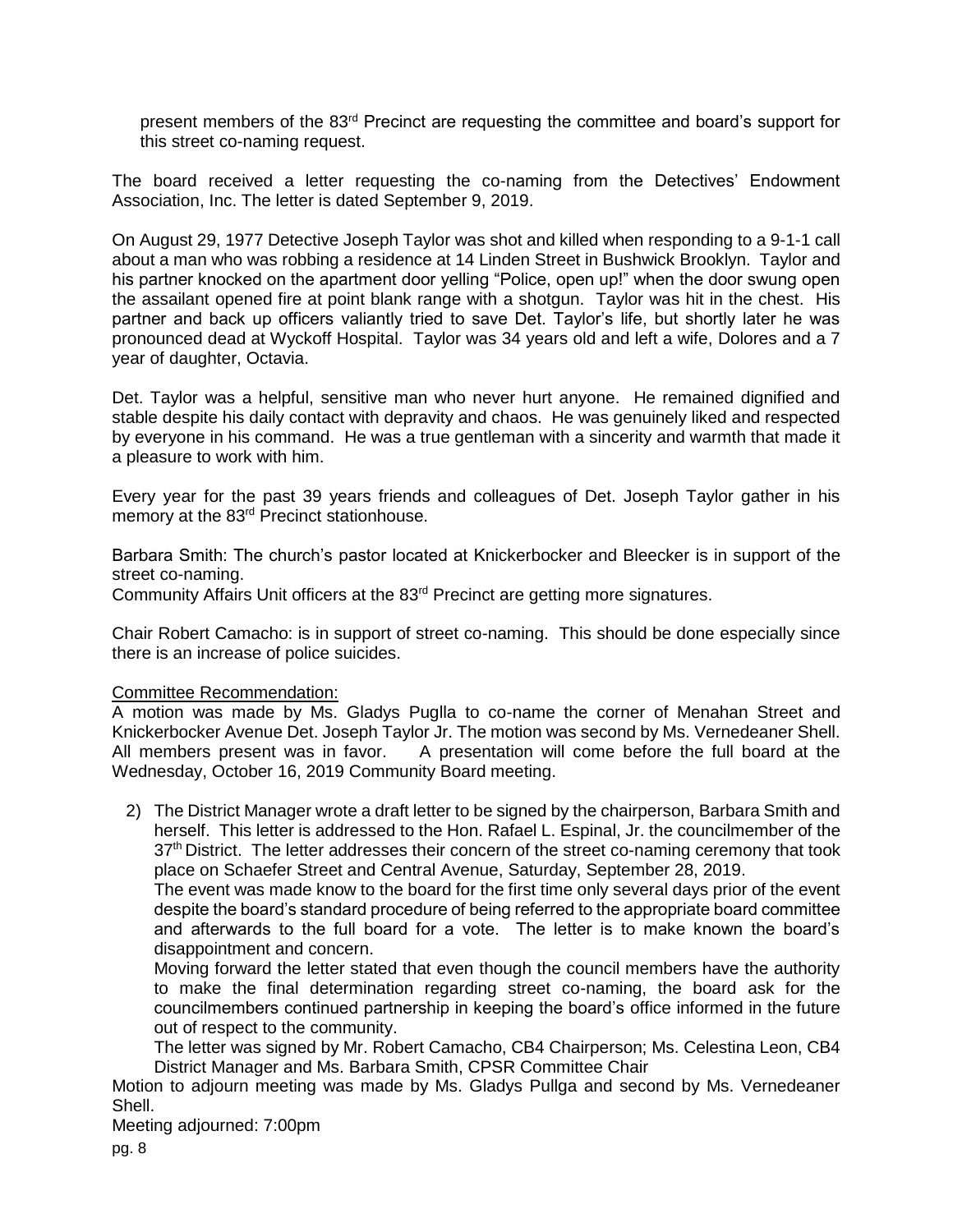**Health Hospitals Human Services Senior Citizens and Veterans Committee (HHSV)**, Committee Chairperson, Ms. Louisa Jose-Olea

Meeting: Tuesday, October 8, 2019, 7:00PM Community Board #4, 1420 Bushwick Avenue, Suite 370, Brooklyn, NY 11207-1422

Board Members in Attendance: Ms. Louisa Jose- Olea, HHSV Committee Chair, Ms. Barbara Smith and Ms. Barbara Jackson, Cheryl Jones

Others in Attendance: Mr. Robert Camacho, Community Board 4 Chairperson; Mrs. Sharon Fludd, CB4 Principle Administrative Associate; Alexa Sokolov, Decosta Headley & Bruce Wright SAPS Alliance; Megan Christ & Josephine Brown, NY Memory Center; Zulma Novoa, NYC DOH; Raul Rubio, NYC DOH; and Maggie Mangual, Wyckoff Heights Hospital. Members Excused: Ms. Mary McClellan & Mr. James Fitzgerald Board Member not in Attendance: N/A Items Discussed:

1) Alexa Sokolov, Clinical Director, Decosta Headley, Liaison, and Bruce Wright, a VA former client and peer advocate, from SAPS Alliance – presented on the current opioid epidemic and the need of medication assisted treatment, in collaboration with OASAS. The focus is on prevention, education and treatment for substance use and mental health treatment. SAPS Alliance is seeking support from the committee and board for a proposed new program in Bushwick.

SAPS: Substance Abuse Provider Services Alliance; [www.sapsalliance.com](http://www.sapsalliance.com/)

Their mission is to provide quality care to those in need. They understand that one-size-all approach is not effective, so they work with their patients to develop personalized, flexible and innovative treatment plan they deserve. Helping individuals facing criminal justice and legal issues while battling addiction who need mental and medical health services. They have partnered with local care providers to ensure patients have access to all the resources they need, including supportive counseling and clear accountability.

Provide behavioral therapy, outreach, education, 24/7

They are looking for an opening in Bushwick. There are presently located at 2279 Coney Island Avenue, Brooklyn, NY 11223.

Edwin Delgado: Why Bushwick?

Mr. Headley: Lived in East NY near Bushwick for 45 years. Kids are being misrepresented, dropping out of school, we want to him them capitalize on their skills.

Edwin Delgado: We already have programs like yours, why do we need another? Mr. Headley: We want to help them. We will go out into the streets to help 24/7.

Chairperson Mr. Camacho: Are you looking for a place? What do you want from us? I am tired of homeless shelters. I want someone to have a place to live. What are you bringing to Bushwick? Mr. Headley: We want to work into the community by starting a pilot program. Service is a priority to us, and we want the CB to help. Direct us on where to go.

Ms. Alexa Sokolov: The mental health crisis is serious. Addiction is not normally reported unless there is a situation. People are trying to escape something and that is why they are involved. We want to education them and help them.

Ms. Sokolov asked Mr. Bruce Wright, a Veteran and former client and peer advocate, of SAPS.

Mr. Bruce Wright: Read a letter he wrote about his life and experience with SAPS.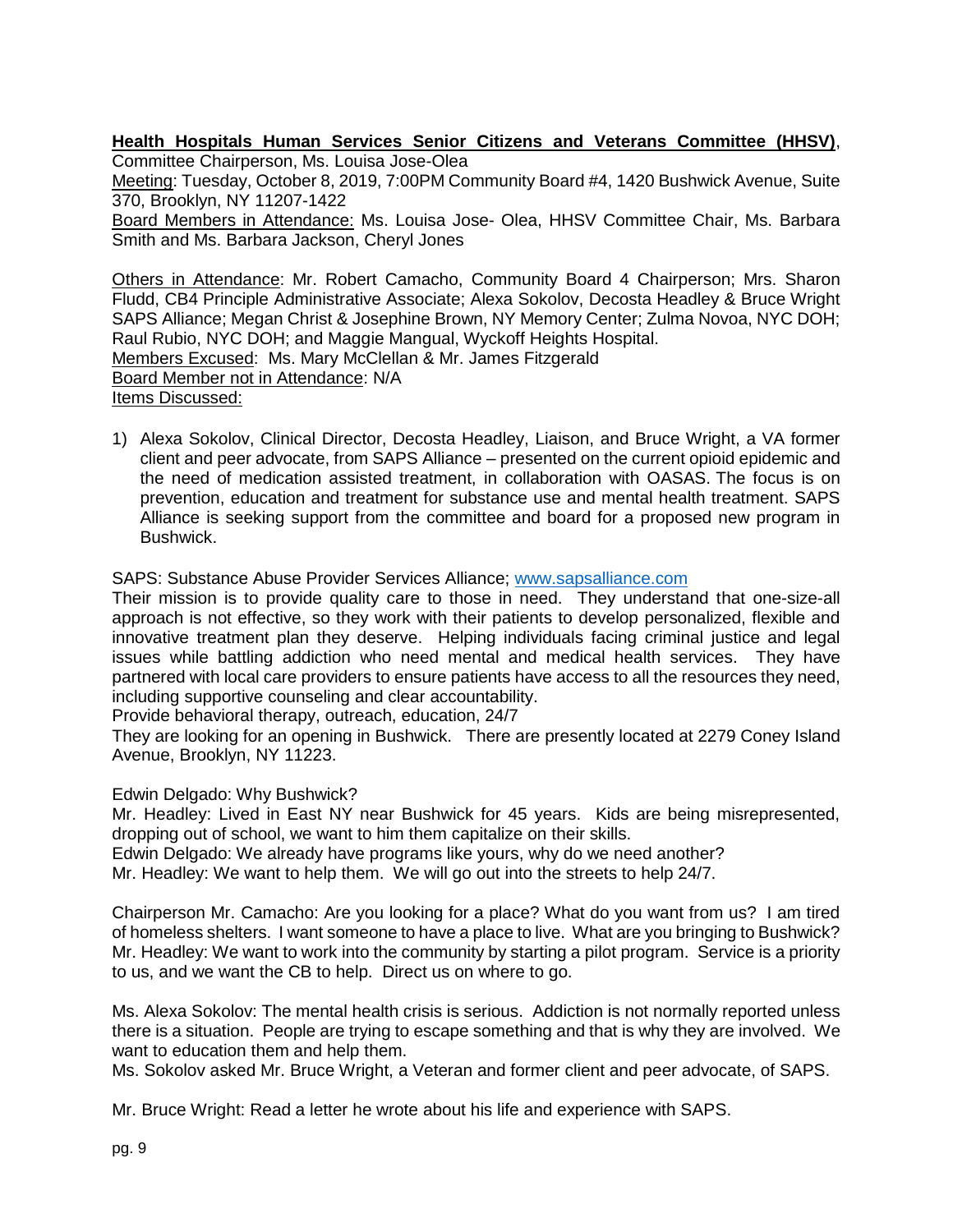Briefly: Mr. Wright was born and raised in Brownville. At his present age of 64 he has been free from heroin and cocaine for 12 years. As a veteran he had seen many things that disturbed him. There were times when he wanted to die, he saw no way out. He had health issues. He feels that he is better now because of the program.

The board stated that they do not need another program like this in Bushwick. Ms. Zulma Novoa and Mr. Camacho will offer them some suggests to programs and persons they can contact. Announcements:

Thrive NYC: Bethel Evangelical Church Hosts Mental Health First Aid Training - Certifications in Veterans Curriculums, Saturday, October 12<sup>th</sup>, 2019 9:00am to 5:00pm. Bethel Community Multiservice Center, 215 Cooper Street, Brooklyn, NY 11207.

Register online at: [https://mhfa\\_bec.timetap.com](https://mhfa_bec.timetap.com/)

For more information contact: Dr. Jacqueline Edwards 718-450-8170

Mr. Camacho: Saturday, October  $12<sup>th</sup>$ , 12pm to 3pm. Hope Gardens Community Center, 422 Central Avenue, Brooklyn, NY 11221. Free Giveaways

How do we create a better future for our children in Bushwick? We want to know what you think! Join the Bushwick Community Partnership for our resident's world café.

Ms. Megan Christ and Ms. Josephine Brown from the New York Memory Center attended the meeting and the committee and all present thought that they were with the group from SAPS. Ms. S. Fludd introduced them to the committee and stated that we hope to invite them to the next HHSV meeting in November.

Meeting adjourned: 8:00PM

**Permits and Licenses Committee, (PLC)** – Committee Chairperson, Melissa Carrera

Meeting: Thursday, September 26, 2019 6:00 PM, 1420 Bushwick Avenue, Suite 370, Brooklyn, NY 11207-1422

Committee Members in Attendance: Melissa Carrera – PLC Chairperson, Daniella Davi, Egaudy Gomez, Austen Martinez, Jerry Valentin, James Wiseman

Others in Attendance**:** Celeste Leon, Community Board 4 District Manager; Willie Morales, Community Board 4 Community Associate; Ramiro Lescano, ILan Telmont, R. Callahaur, David Felger, Jenny Diaz, Patrick Agard, Michael James, and Dogan Karakas

Excused: Robert Camacho – CB4 Chairperson

- 1) Liquor License Applications for Review:
	- i. TABARE 1006 FLUSHING AVENUE New Liquor, Wine, Beer and Cider license in a restaurant - Think it would be great to bring Uruguayan food into Bushwick. Occasionally they would like to have live music. Drums and a guitar, jazz music. Live music acoustic with no amplification. Establishment hours of operation will be Sunday thru Wednesday from 5:00 PM to 1:00 AM, Thursdays from 5:00 PM to 2:00 AM and on Friday and Saturday from 5:00 PM to 4:00 AM.

Committee Recommendation: Approve with no sale of liquor after midnight on Sunday. J. Wiseman – Move Tabare change in hours, E. Gaudy second it.

Note: Mr. Austen Martinez – abstained from all liquor license applications recommendations. He was not present during the presentations.

ii. STARR STREET LLC - 247 Starr Street – New Liquor, Wine, Beer and Cider license in a restaurant - Small place took over hi hello took over about three months ago, cosmetic renovation and should open by the end of October.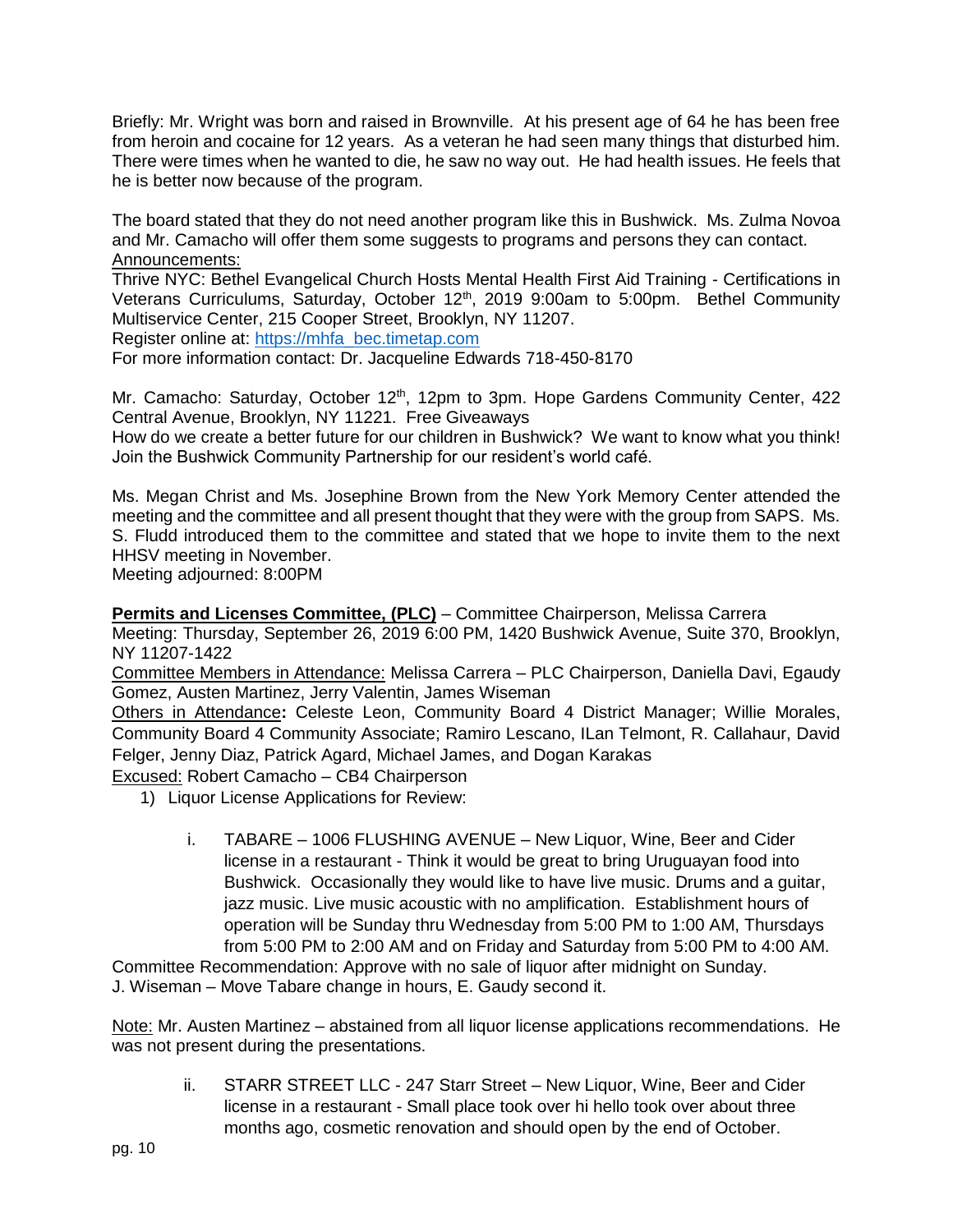Establishment hours of operation will be Sunday thru Wednesday from 11:00 AM to 11:00 PM, Thursday from 11:00 AM to 2:00 AM, Friday and Saturday from 11:00 AM to 4:00 AM.

Committee Recommendation: Approve with no sale of liquor after midnight on Sunday. J. Wiseman – move Star Street LLC hours, D. Davi second it. Austen Martinez – abstained

iii. NOOK – 45 IRVING AVENUE – New Wine, Beer and Cider in a Bar/Tavern - Opening a coffee and craft beer shop, corner of Troutman and Irving. Warehouse being converted on the corner. Premise of the shop – food, seating, innovating – creating a twist to coffee and craft beer – fun lively environment that's unique. Establishment hours of operation will be Monday thru Sunday from 7:00 AM to 12:00 midnight.

Committee Recommendation: Approve with no sale of liquor after midnight on Sunday. J. Wiseman – move Nook, J. Valentin second it. Austen Martinez – abstained

> iv. TIA MUNDO NYC BAR & LOUNGE INC. - 664 KNICKERBOCKER AVENUE – New Wine, Beer & Cider in a Restaurant - Owner was unable to be present due to work. Taking his experience to this and transitioning from Chimi Mundo, no major renovation should be finished in October. Establishment hours of operation will be Monday thru Sunday from 10:00 AM to 12:00 midnight.

Committee Recommendation: Approve with no sale of liquor after midnight on Sunday. Austen Martinez – abstained from all. He was not present during the presentation. E. Gomez – move Tia Mundo, J. Wiseman second it.

> v. BADO LLC – 400 TROUTMAN STREET A/K/A 18 WYCKOFF AVENUE – New Liquor, Wine, Beer and Cider in Bar/Tavern- New concept burger and beer place next to Artichoke pizza (used to be a garage). Months on construction open kitchen. 30 seating capacity. American style food 6 or 7 burgers. Meat, chicken, falafel, chicken wings. 4 or 5 shakes with large Oreo & M & M toppings. Later shakes with beer. Burgers have a lot of toppings. Establishment hours of operation will be Monday thru Sunday from 11:00 A.M. to 4:00 A.M.

Committee Recommendation: Approve with no sale of liquor after midnight on Sunday. Mr. J. Wiseman – Excused himself from voting on Bado LLC. E. Gomez – motion Bado LLC, M. Carrera second it. Austen Martinez – abstained

For the PLC meeting report please contact the Community Board at [bk04@cb.nyc.gov](mailto:bk04@cb.nyc.gov) Motion to adjourn meeting was made by J. Wiseman and second by E. Gomez. Meeting adjourned at 7:23pm

Holiday party to be catered.

# **Recommendations**:

- 1) CPSR Committee recommendations to co-name Knickerbocker Avenue and Manahan Street after Detective Joseph Taylor Way. All board member present were in favor.
- 2) PLC Committee recommendations Motion was made by Mr. James Wiseman and second by Mr. Egaudy Gomez. All members present was in favor with one abstention by Ms. Jo-Ena Bennett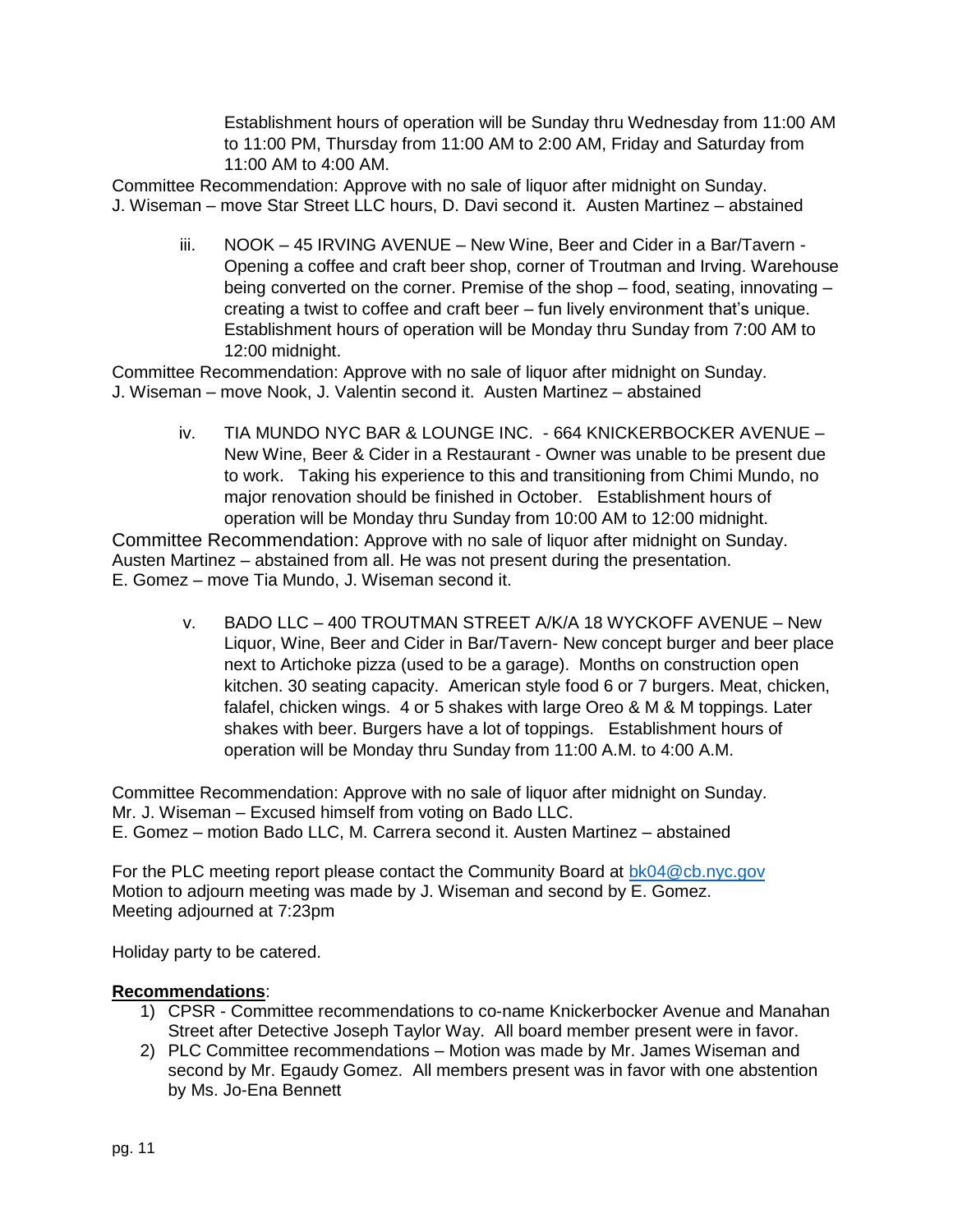3) \*AMENDED 12/18/19\* District Manager, Celestina Leon's salary increase was motioned by Ms. Barbara Smith and second by Mr. James Wiseman. All members a was in favor. Motion moved.

Amendment: Dustin Sonneborn made a motion in favor of the Executive Board's recommendation to approve the district manager's MPO increase for 3% effective October 24, 2019 and a merit increase for 9% effective November 26, 2019. Barbara Smith seconded the motion. All in favor, no abstentions, none opposed. Motion moved.

# **Announcements:**

NYS Committee Woman Darma V. Diaz: Come out and Vote Early voting 2019 October 26 to November 5, 2019.

54<sup>th</sup> Assembly District contact her if you wish to become a Kings County Poll Worker. Location in Bushwick – Bushwick Campus, 400 Irving Avenue, Brooklyn, NY 11237

Wyckoff Avenue Community Townhall, Wednesday, October 30, 6PM to 8PM. Latinos Unidos (218 Wyckoff Avenue) Topics & Guest: Sanitation: Councilmember Antonio Reynoso and the Department of Sanitation, NYSD

Safety: NYPD Deputy Inspector Daniel Dooley

Business & Community Issues: Office of congresswoman Nydia Velazquez and Office of Assemblywoman Maritza Davila

For more information, email: [samynemir@gmail.com](mailto:samynemir@gmail.com)

Neighborhood Advisory Board (NAB) Brooklyn #45 invites the community to a Public Hearing on Federal Funding for Community Social Services for Low-Income individuals and families in our neighborhood! Come, Speak and Be Heard! Tuesday, October 22, 2019, 6:30PM at Goodwin Housing for The Elderly, 55 Goodwin Place, Brooklyn, NY 11221

To RSVP go to: [https://nabbk4ph2019.eventbrite.com](https://nabbk4ph2019.eventbrite.com/) or call 646-343-6447 NYC Department of Youth & Community Development

Apply Online! Join the 2020 Census Team! [www.2020census.gov/jobs](http://www.2020census.gov/jobs) ; 1-855-562-2020 Federal Relay Service: 800-877-8339 TTY / ASCII [\(www.gsa.gov/fedrelay\)](http://www.gsa.gov/fedrelay)

The Federal Relay Service provides telecommunications services to allow individuals who are deaf, hard of hearing, and /or have speech disabilities to conduct official business with and within the federal government. The U.S. Census Bureau is an Equal Opportunity Employer. Excellent Pay, Flexible Hours, Paid Training and Temporary Positions

# NYC CENSUS 2020

Join the fight to get every New Yorker counted!

The Office of the Census for New York City, led by Director Julie Menin, is focus on ensuring a fair and accurate population count of New York City through the federal 2020 Census survey. What is at Stake?

- $\triangleright$  Over \$800 billion for federally funded programs your public schools and housing, senior center, Medicaid, SNAP, WIC, roads and bridges, and more are at risk!
- $\triangleright$  Up to two Congressional seats, affecting the balance of the Electoral College.

# How you can help?

- $\triangleright$  Spread the word about the importance of responding to the census in Spring 2020
- ➢ Recommending New Yorkers for federal Census jobs [\(www.2020census.gov/jobs](http://www.2020census.gov/jobs) for Census taker jobs & [www.usajobs.gov](http://www.usajobs.gov/) for jobs in local area offices)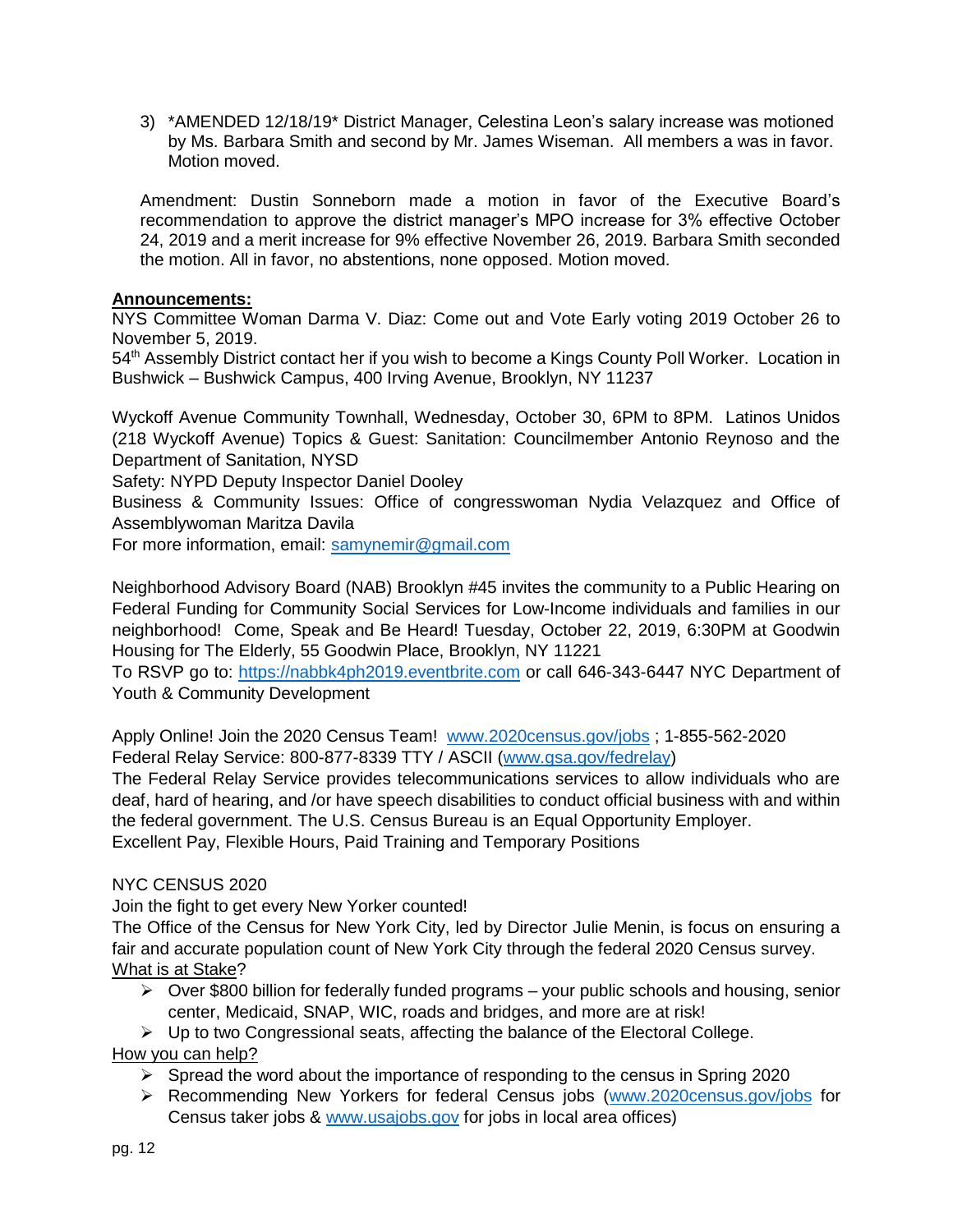Let's make sue NYC doesn't lose out on its fair share! [www.nyc.gov/census2020](http://www.nyc.gov/census2020) Email questions to [info@census.nyc.gov](mailto:info@census.nyc.gov) 

Assembly Member Erik Martin Dilan: Free Civil Legal Services Coming to Your Neighborhood - The Mobile Legal Help Center is a partnership between the NY Legal Assistance Group (NYLAG) and the New York State Courts' access to Justice Program that provides free civil legal services to New York in need.

Private meeting rooms and technology inside the vehicle enable it to function as a full-service office. The vehicle will be stationed at: 366 Cornelia Street, Brooklyn, NY 11237 on October 2 and December 3, 2019, from 10amto 3pm.

To make an appointment or to get more information, please contact the office of Assembly Member Dilan at 718-386-4576.

District Leader Darma V. Diaz, 54<sup>th</sup> Assembly District – Uniting with Assembly Member Erik M. Dilan, 54 Assembly Member; Ujima Community Working Together, Inc; Lavelle Law Firm; District Leader Tommy Torres, 53<sup>rd</sup> Assembly District; and Modern MD Urgent Care Presents "Community Fall Harvest", October 26<sup>th</sup>, Saturday from 3pm to 6pm. Free Snacks, Free Pumpkins while supplies last. Location: Parking Lot Bushwick Avenue between Madison & Bushwick Pumpkins will be given to the children accompanied by a parent.

GIRL Composite: Girl Composite creates a safe space where young women ages 10-18 feel Empowered, Valued and Loved while learning their self-worth with the goal of learning how to make their mark in the world.

Workshop Topics: Self-esteem, financial literacy, resume writing/interview techniques, community service, academic excellence, and more.

Please register by calling / Texting Victoria Simmons at 347-731-2042 or emailing [GirlComposite@Gmail.com](mailto:GirlComposite@Gmail.com)

Don't Be a Victim! Never Leave Your Personal Property Unattended. Assertive police strategies have cut crime dramatically making New York the safest large city in the nation. You can help the NYPD keep New York City safe by following these simple tips:

- $\ddot{\phantom{1}}$  Be alert and aware of your surroundings always. Criminals often target people who are distracted.
- When in a bar or restaurant, don not leave your handbag over the back of your chair, on a stool or on the floor.
- White headsets are a dead giveaway. Protect your musical device by keeping it out of sight and changing the headset color.
- $\downarrow$  Hold on to your cell phone and keep it secured out of sight when not in use.
- $\ddot{\phantom{1}}$  Carry your wallet in the breast pocket of your jacket or in your side pocket of your jacket or in your side pants pocket. NEVER in the rear pants pocket which is one of the easiest to pick.
- **L** Carry your purse close to your body. NEVER wrap the strap around your body.
- $\ddot{\bullet}$  Don't leave belongings such as bags and laptops computer unattended.
- $\ddot{\phantom{1}}$  Carry only the amount of cash or number of credit cards necessary to make purchased for the day.
- $\ddot{\phantom{1}}$  Place items out of sight in the truck of your vehicle prior to reaching your destination. Never leave packages on the passenger area of the vehicle.